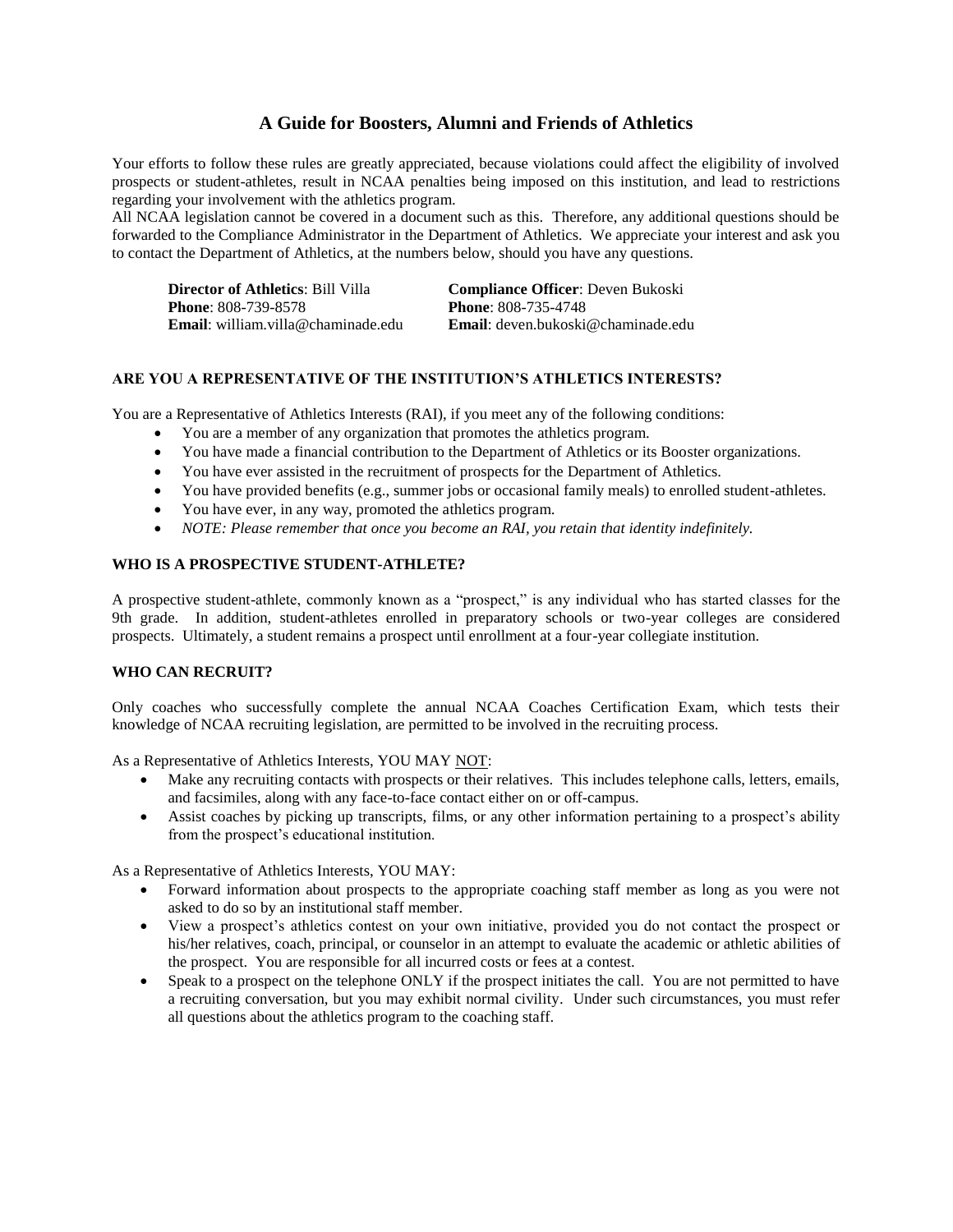# **NCAA RULES REGARDING THE INVOLVEMENT OF REPRESENTATIVES OF ATHLETICS INTERESTS WITH PROSPECTS:**

As a Representative of Athletics Interests, YOU MAY NOT:

- Provide benefits of any kind (e.g., clothing, special discounts, lodging, meals, transportation, tickets, loans of money; or the promise of same) to prospects or their relatives.
- Make contact with a prospective student-athlete or his/her parents when the prospect is on campus for an official or unofficial recruiting visit.
- Contact a prospective student athlete to congratulate him/her on signing a National Letter of Intent to attend this institution.
- Provide transportation or arrange for payment of transportation costs for a prospect or his/her relatives or friends to visit campus.
- Earmark funds for specific prospects to attend summer camps. Instead, you must donate the funds to the high school, and the school and the students will decide which camps they will attend.
- Employ or arrange for employment of a prospect before the completion of his/her senior year in high school or official withdrawal/graduation from junior college or prep school. You may employ a prospect at this point as long as compensation is for work actually performed and at a rate commensurate with experience and the going rate.
- Provide ANYTHING to a prospect or the prospect's family or friends without prior approval from the Compliance Office.

### **NCAA RULES REGARDING THE INVOLVEMENT OF REPRESENTATIVES OF ATHLETICS INTERESTS WITH ENROLLED STUDENT-ATHLETES:**

As a Representative of Athletics Interests, YOU MAY NOT:

- Pay for or arrange for payment of room, board, or any type of transportation at any time for currently enrolled student-athletes, their relatives, or their friends.
- Provide student-athletes with any sort of extra benefit, which refers to any special arrangement to provide a student-athlete or his/her relatives or friends with a benefit unavailable to the general student population.
- Provide student-athletes with any special discounts (e.g., free or reduced meals, housing), payment arrangements (e.g., cosigning a loan), credits on a purchase (e.g., airline ticket, clothing), or services (e.g., dry cleaning, transportation, use of telephone).
- Provide awards or gifts to student-athletes for any reason. This also prohibits honorariums for speaking engagements. All awards to student-athletes must meet NCAA legislation and be approved by the Compliance Office.
- Entertain student-athletes or their family and friends. The only exception to this is that you may, on an occasional basis, provide a student-athlete or team (not family members or friends) with a meal. That meal can be catered, but it must be in your home, and you must notify the coach and receive prior approval from the Compliance Office.

*NOTE: These rules apply throughout the student-athlete's entire enrollment, including summer breaks.* 

### **NCAA RULES REGARDING STUDENT-ATHLETE EMPLOYMENT:**

PROSPECTS MAY be employed by RAI during the summer prior to enrollment; however, this employment may not begin until the prospect has graduated from high school or withdrawn/graduated from junior college or prep school.

CURRENT STUDENT-ATHLETES MAY seek employment during both the academic year and summer. This employment must meet the following regulations:

 The student-athlete's compensation must not include any remuneration for the value or utility the studentathlete may have for the employer because of the publicity, reputation, fame, or personal following that he or she has obtained because of athletics ability;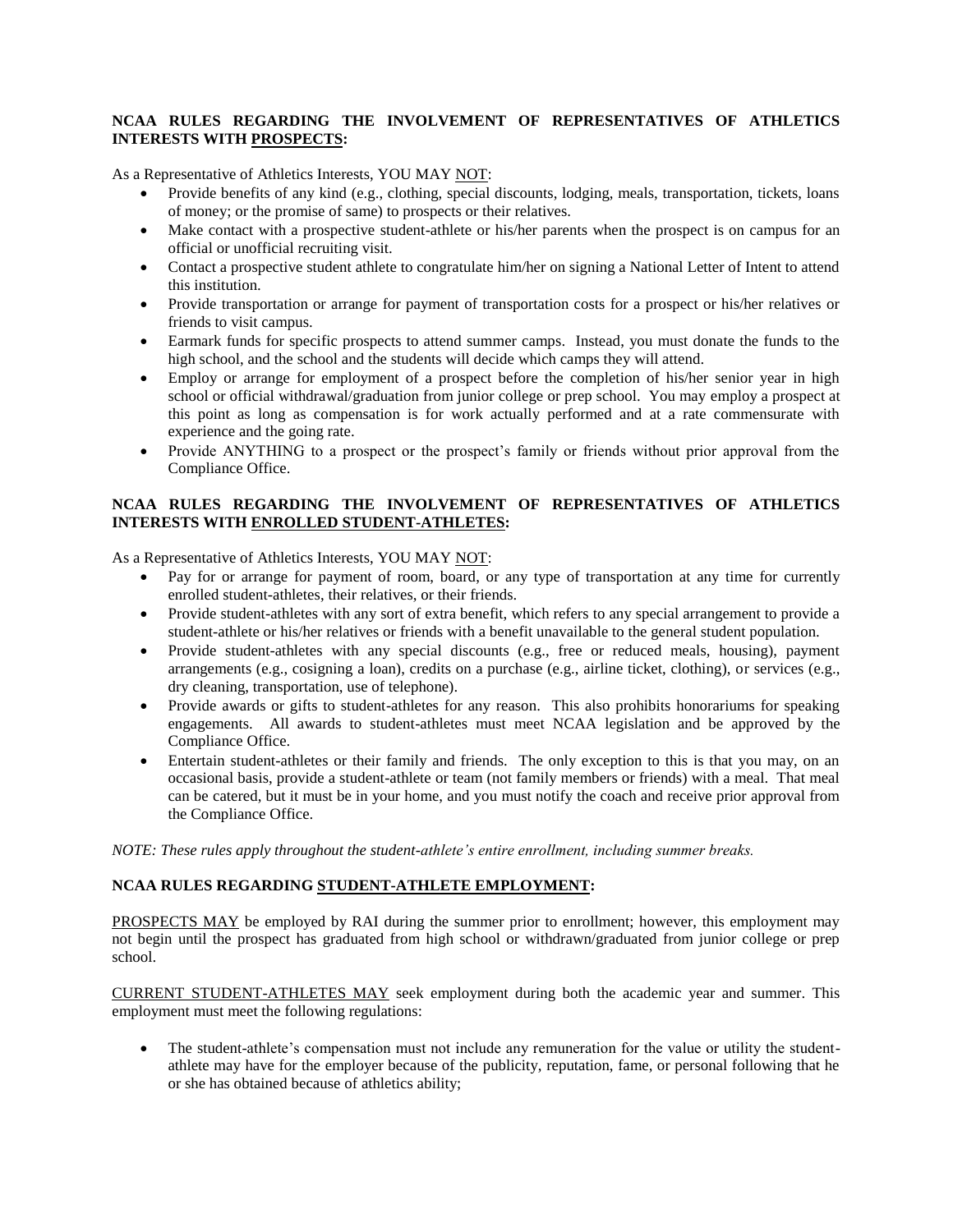- The student-athlete must be compensated only for work actually performed; and
- The student athlete must be compensated at a rate commensurate with the going rate for similar services in that locale. Provided these regulations are met, there is no limit on the amount of money student-athletes can earn. Although there is no longer a limit on student- athletes' earnings, the Compliance Office still must keep records verifying all student- athlete employment. If you intend to hire a student-athlete at your place of business, please be sure to remind the student athlete that he or she should consult the Compliance Office regarding the employment arrangements.

### **RULES REGARDING PROMOTIONAL ACTIVITIES FOR STUDENT-ATHLETES:**

Student-athletes are not permitted to be involved in the advertisement, recommendation, or promotion of commercial products or services because it could affect their amateur status. However, there are certain instances when student-athletes are permitted to be involved in charitable, educational, community engagement or nonprofit promotional activities. These events must be approved by the Compliance Office prior to the student-athletes' participation. If you are interested in involving student-athletes in this sort of activity, please contact the Compliance Office.

### **NCAA RULES REGARDING THE INTERNET:**

The internet is considered similar to email, telephone calls, or general correspondence. Therefore, it should not be used by RAI to contact prospects, their families, or their coaches. Participating in "chat rooms" or "instant messaging" with prospects is also strictly prohibited.

### **COMMON QUESTIONS FROM REPRESENTATIVES OF ATHLETICS INTERESTS:**

#### **Q:** *Can I be involved when a prospect is on an official or unofficial visit to campus?*

A: No, you are precluded from all recruiting activities, including face-to-face contacts with a prospect or his/her relatives at any time.

#### **Q:** *Can I contact prospects to encourage them to attend the institution?*

A: No, any such contact could result in the prospect being declared ineligible to participate in athletics at this institution.

#### **Q:** *May I engage in evaluation activities on behalf of the institution?*

A: Yes, you may view a prospect's contest on your own initiative, provided no contact is made with the prospect or his/her family. However, this evaluation may not take place at the request or direction of an institutional staff member, and you are not permitted to contact anyone associated with the prospect in an effort to evaluate him/her.

#### **Q:** *May I attend a public event (e.g., high school awards banquet or dinner) at which prospects are in attendance?*

A: Yes, however contact with prospects or their families may not occur, and no attempt can be made to recruit the prospect.

#### **Q:** *May a student-athlete's name, picture, or appearance be used in a promotional activity?*

A: It depends on the situation. Please contact the Compliance Office with your specific question.

#### **WHAT CAN YOU DO?**

If you know of a high school student-athlete who might want to attend the institution, please call the appropriate coach. This is the only permissible recruiting activity for a representative of athletics interests.